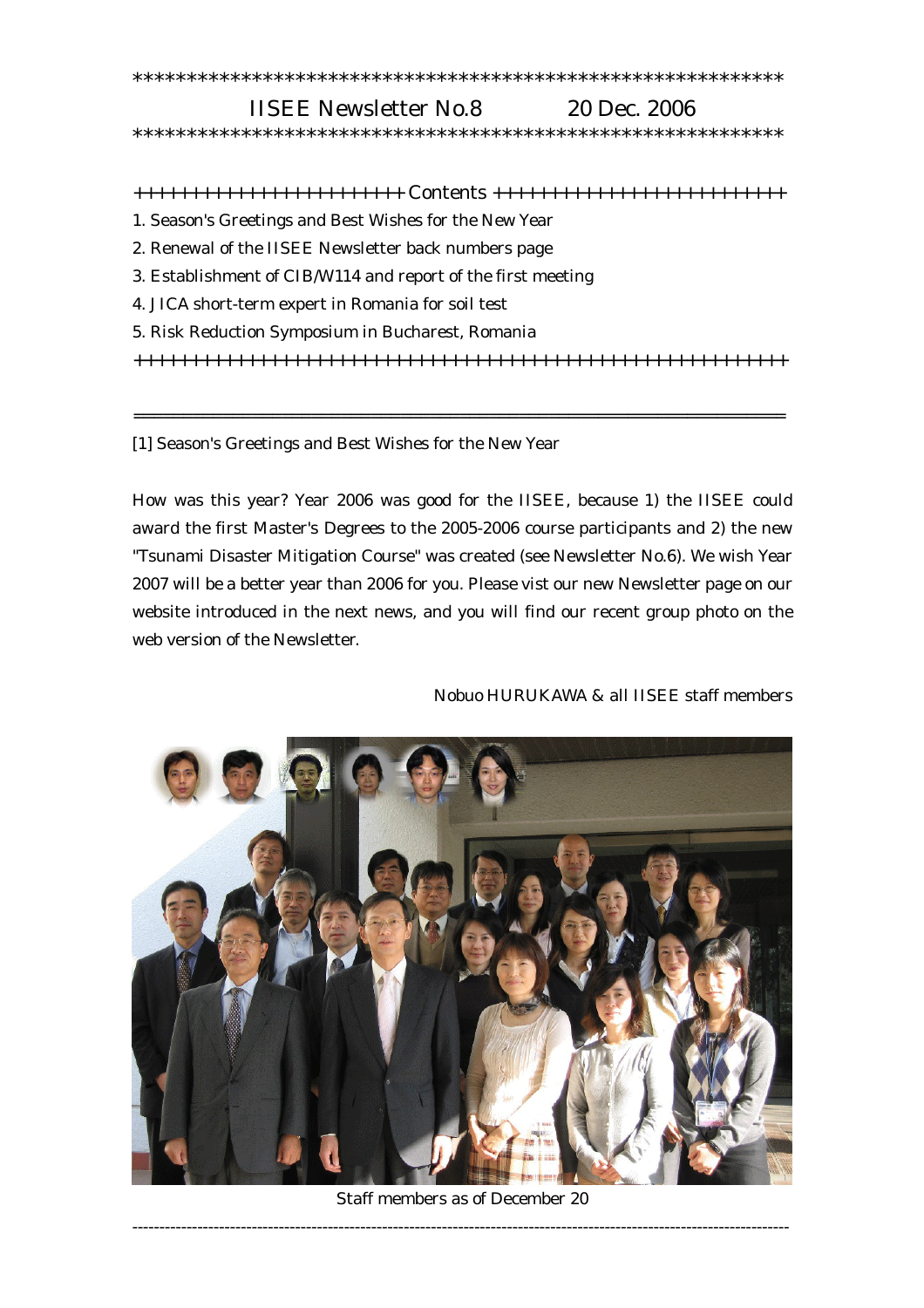We have added the link on the top page of the IISEE website for the IISEE Newsletter back numbers page. You can easily visit the back numbers page by clicking on the link of the top page of the IISEE website (http://iisee.kenken.go.jp). Some photographs relating to the articles have been added in this page. Please visit our back numbers page (http://iisee.kenken.go.jp/net/newsletter.htm), too.

> Nobuo HURUKAWA Director, IISEE

[3] Establishment of CIB/W114 and report of the first meeting

As one of the working commissions in CIB (International Council for Research and Innovation in Building and Construction), W114: Earthquake Engineering and Buildings was established in November 2006. The present coordinator is Dr. Taiki SAITO, BRI. This WC aims to promote communication among researchers and engineers to make a harmonized design guideline for sustainable buildings against earthquakes. The first three years activities of the WC put focus on buildings with response control devices.

-------------------------------------------------------------------------------------------------------------------------

CIB Web site: http://www.cibworld.nl/website/

The first CIB/W114 meeting entitled "International Workshop on Response Control and Seismic Isolation of Buildings" was held in Guangzhou, China on 27 November, 2006. The workshop invited more than forty scholars from Japan and China and exchanged information on the latest developments of seismic isolation system and applications.

> Taiki SAITO Chief Research Engineer, IISEE



Group photo of the first CIB/W114 meeting -------------------------------------------------------------------------------------------------------------------------